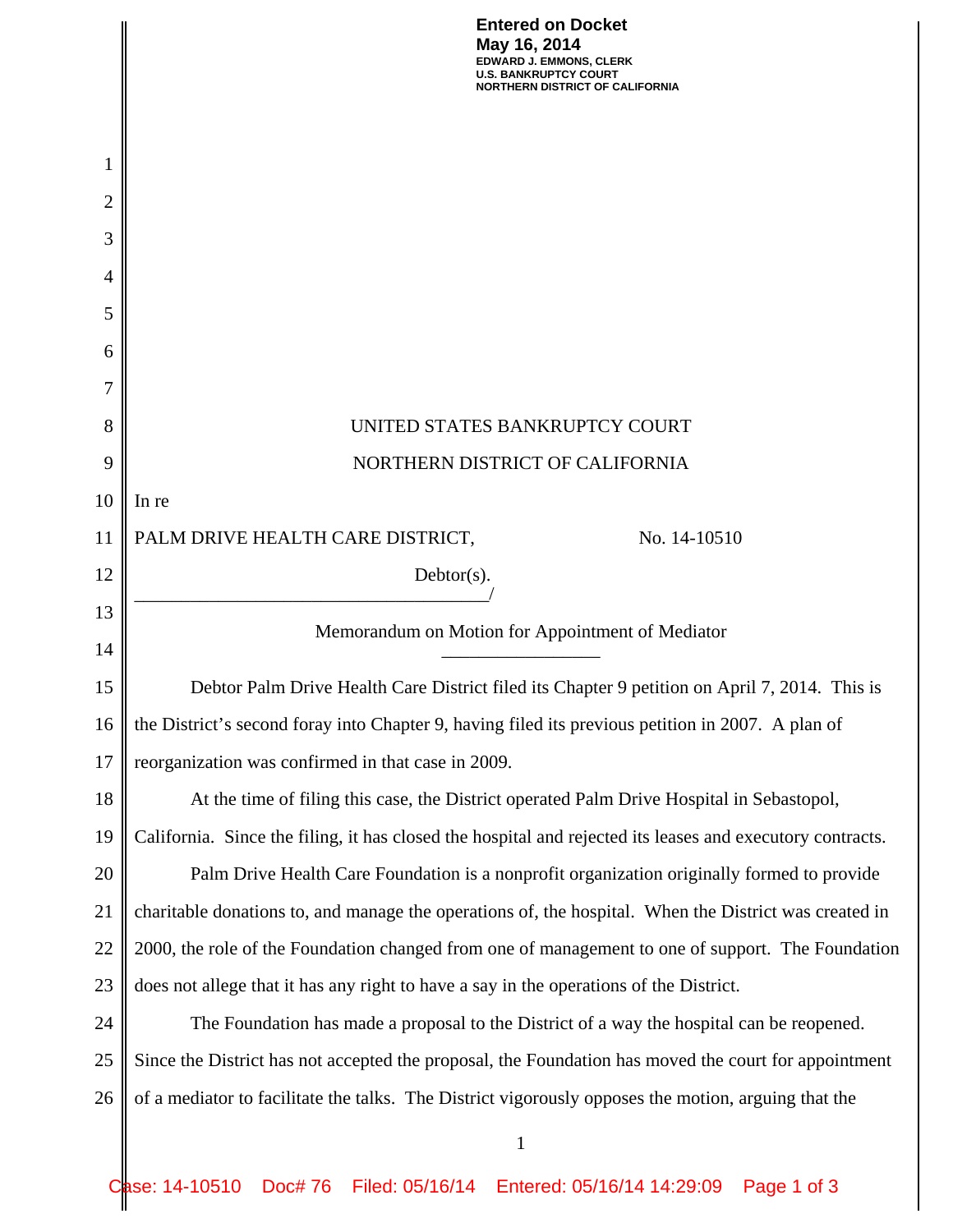1 2 3 Foundation has no rights to assert against the District and, in any event, the court is prohibited by law from appointing a mediator or forcing it to negotiate with the Foundation. Under the facts of this case, the court agrees.

4 5 6 7 8 9 10 11 12 13 14 As the Foundation points out, § 105 of the Bankruptcy Code, made applicable to Chapter 9 cases by § 103(f), gives the court broad equitable powers that would certainly include appointment of a mediator. However, that power is greatly limited by § 904, which provides that *notwithstanding any power* the court may not, except with the consent of the debtor, interfere with any of the political or governmental powers of the debtor. "Thus, the question in any particular case is not whether some basis in the court's power can be found to support the order. The question is only whether the order improperly interferes with the political or governmental affairs or property of the debtor. If it does, then no matter what authority is used to support it, the order runs afoul of section 904." 6 **Collier on Bankruptcy** (16th ed. 2013), ¶ 904.01, p.904-2. A bankruptcy court does not have jurisdiction to interfere with the political and policy choices a health care district makes in running its affairs. *In re Addison Community Hosp. Auth.*, 175 B.R. 646, 650 (Bankr. E. D. Mich. 1994).

15 16 17 18 19 20 21 22 23 That is not to say that the court can never appoint a mediator over the debtor's objection in a Chapter 9. When the court is specifically tasked with adjudicating a dispute under Chapter 9 - usually limited to determining eligibility, confirming a plan or allowing a claim - the court has a wide latitude in how it does so and employment of a mediator may be one of the arrows in the court's quiver. However, in this case the Foundation has articulated no right which calls for the court's adjudication. To the contrary, it appears to the court that the Foundation has no standing whatsoever to enforce any rights against the District. It does not purport to be a creditor. Pursuant to § 941, only the debtor may propose a plan. Under these circumstances, the court would be improperly interfering with District's affairs by ordering it to mediation with the Foundation.

24 25 For the foregoing reasons, the Foundation's motion for appointment of a mediator will be denied. Counsel for the District shall submit an appropriate form of order.

26